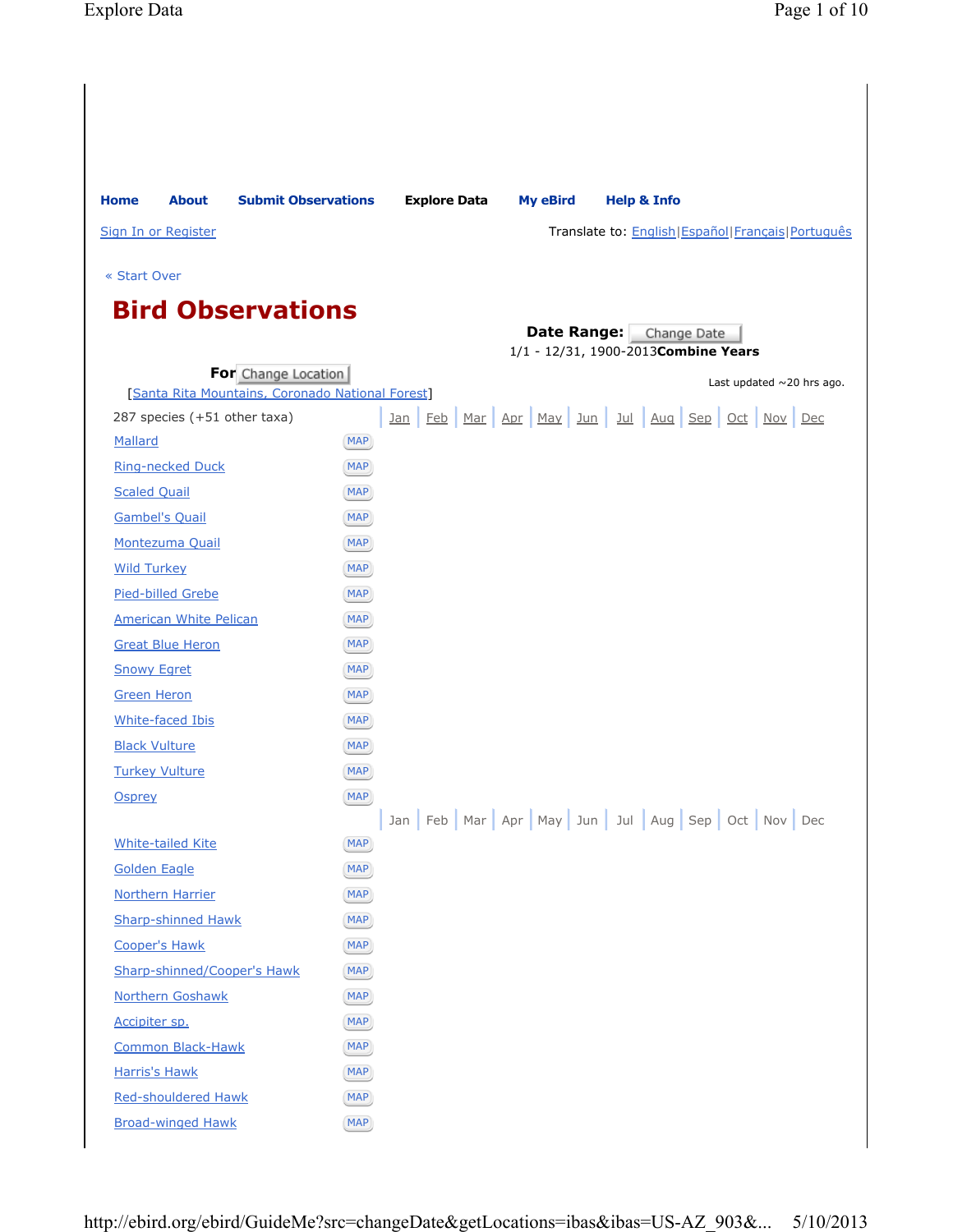# Explore Data Page 2 of 10

| 287 species (+51 other taxa)<br><b>Gray Hawk</b> | <u>Jan Feb Mar Apr May Jun Jul Aug Sep Oct Nov Dec</u><br><b>MAP</b> |
|--------------------------------------------------|----------------------------------------------------------------------|
| <b>Short-tailed Hawk</b>                         | <b>MAP</b>                                                           |
| <b>Swainson's Hawk</b>                           | <b>MAP</b>                                                           |
|                                                  | Jan Feb Mar Apr May Jun Jul Aug Sep Oct Nov Dec                      |
| Zone-tailed Hawk                                 | <b>MAP</b>                                                           |
| <b>Red-tailed Hawk</b>                           | <b>MAP</b>                                                           |
| <b>Ferruginous Hawk</b>                          | <b>MAP</b>                                                           |
| Buteo sp.                                        | <b>MAP</b>                                                           |
| hawk sp.                                         | <b>MAP</b>                                                           |
| <b>Virginia Rail</b>                             | <b>MAP</b>                                                           |
| <b>American Coot</b>                             | <b>MAP</b>                                                           |
| <b>Killdeer</b>                                  | <b>MAP</b>                                                           |
| <b>Western Sandpiper</b>                         | <b>MAP</b>                                                           |
| <b>Wilson's Snipe</b>                            | <b>MAP</b>                                                           |
| <b>Rock Pigeon</b>                               | <b>MAP</b>                                                           |
| <b>Band-tailed Pigeon</b>                        | <b>MAP</b>                                                           |
| <b>Eurasian Collared-Dove</b>                    | <b>MAP</b>                                                           |
| <b>White-winged Dove</b>                         | <b>MAP</b>                                                           |
| <b>Mourning Dove</b>                             | <b>MAP</b>                                                           |
|                                                  | Jan Feb Mar Apr May Jun Jul Aug Sep Oct Nov Dec                      |
| <b>Inca Dove</b>                                 | <b>MAP</b>                                                           |
| Common Ground-Dove                               | <b>MAP</b>                                                           |
| Yellow-billed Cuckoo                             | <b>MAP</b>                                                           |
| Greater Roadrunner                               | <b>MAP</b>                                                           |
| <b>Barn Owl</b>                                  | <b>MAP</b>                                                           |
| <b>Flammulated Owl</b>                           | <b>MAP</b>                                                           |
| Western Screech-Owl                              | <b>MAP</b>                                                           |
| <b>Whiskered Screech-Owl</b>                     | <b>MAP</b>                                                           |
| <b>Great Horned Owl</b>                          | <b>MAP</b>                                                           |
| Northern Pygmy-Owl                               | <b>MAP</b>                                                           |
| <b>Elf Owl</b>                                   | <b>MAP</b>                                                           |
| <b>Burrowing Owl</b>                             | <b>MAP</b>                                                           |
| <b>Spotted Owl</b>                               | <b>MAP</b>                                                           |
| Long-eared Owl                                   | <b>MAP</b>                                                           |
| <b>Lesser Nighthawk</b>                          | <b>MAP</b>                                                           |
|                                                  | Jan Feb Mar Apr May Jun Jul Aug Sep Oct Nov Dec                      |
| <b>Common Nighthawk</b>                          | <b>MAP</b>                                                           |
| nighthawk sp.                                    | <b>MAP</b>                                                           |
| <b>Common Poorwill</b>                           | <b>MAP</b>                                                           |
| <b>Buff-collared Nightjar</b>                    | <b>MAP</b>                                                           |
| Mexican Whip-poor-will<br><b>Vaux's Swift</b>    | <b>MAP</b><br><b>MAP</b>                                             |
|                                                  |                                                                      |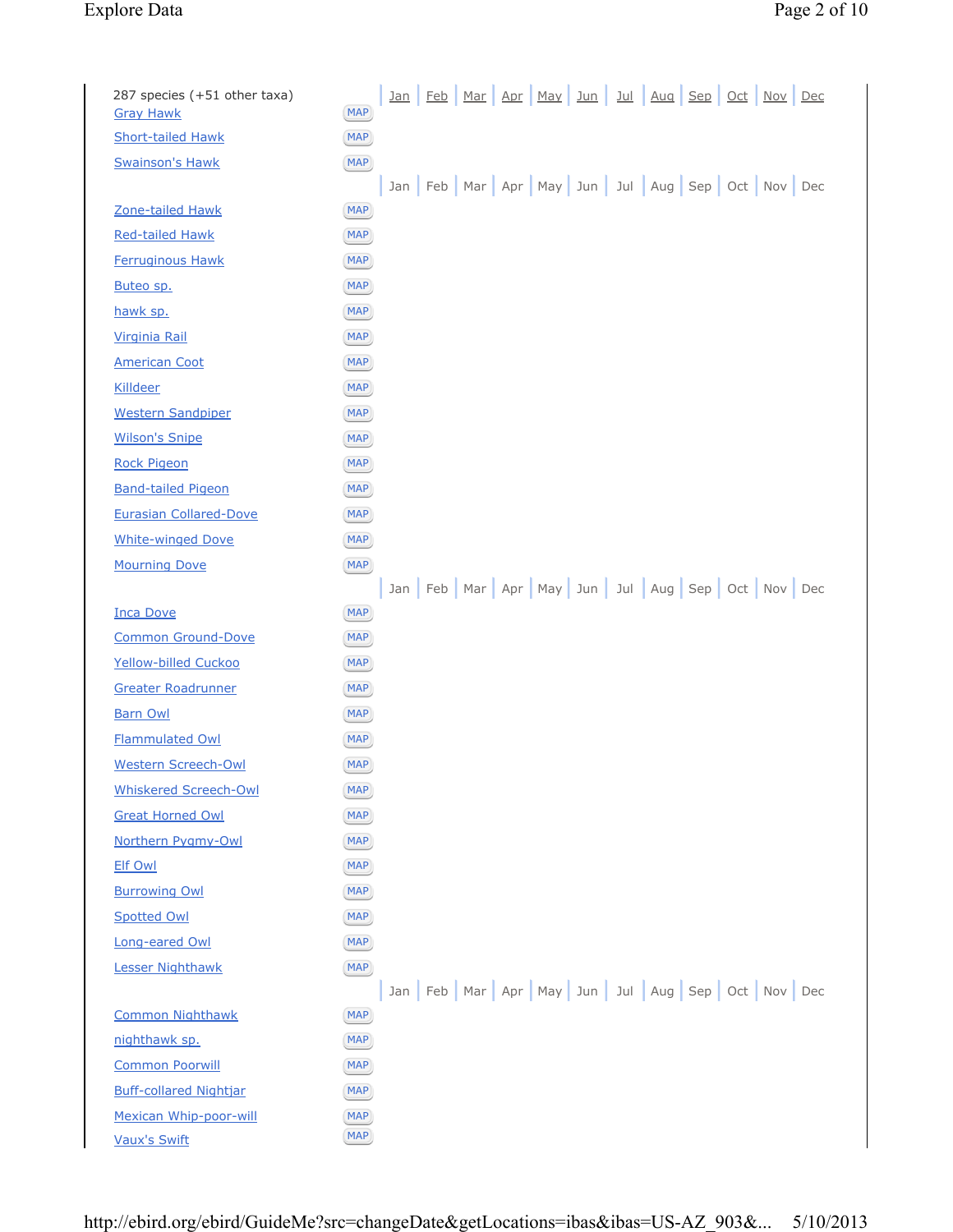## Explore Data Page 3 of 10

| 287 species (+51 other taxa)                   |            | <u>Jan</u> |  | Feb Mar Apr May                                                       | Jun | <u>Jul</u> | <u>Aug Sep Oct Nov Dec</u> |  |  |
|------------------------------------------------|------------|------------|--|-----------------------------------------------------------------------|-----|------------|----------------------------|--|--|
| <b>White-throated Swift</b>                    | <b>MAP</b> |            |  |                                                                       |     |            |                            |  |  |
| <b>Magnificent Hummingbird</b>                 | <b>MAP</b> |            |  |                                                                       |     |            |                            |  |  |
| Plain-capped Starthroat                        | <b>MAP</b> |            |  |                                                                       |     |            |                            |  |  |
| <b>Blue-throated Hummingbird</b>               | <b>MAP</b> |            |  |                                                                       |     |            |                            |  |  |
| <b>Lucifer Hummingbird</b>                     | <b>MAP</b> |            |  |                                                                       |     |            |                            |  |  |
| <b>Black-chinned Hummingbird</b>               | <b>MAP</b> |            |  |                                                                       |     |            |                            |  |  |
| <b>Anna's Hummingbird</b>                      | <b>MAP</b> |            |  |                                                                       |     |            |                            |  |  |
| <b>Costa's Hummingbird</b>                     | <b>MAP</b> |            |  |                                                                       |     |            |                            |  |  |
| <b>Broad-tailed Hummingbird</b>                | <b>MAP</b> |            |  |                                                                       |     |            |                            |  |  |
|                                                |            |            |  | Jan   Feb   Mar   Apr   May   Jun   Jul   Aug   Sep   Oct   Nov   Dec |     |            |                            |  |  |
| <b>Rufous Hummingbird</b>                      | <b>MAP</b> |            |  |                                                                       |     |            |                            |  |  |
| <b>Allen's Hummingbird</b>                     | <b>MAP</b> |            |  |                                                                       |     |            |                            |  |  |
| Rufous/Allen's Hummingbird                     | <b>MAP</b> |            |  |                                                                       |     |            |                            |  |  |
| <b>Calliope Hummingbird</b>                    | <b>MAP</b> |            |  |                                                                       |     |            |                            |  |  |
| Selasphorus sp.                                | <b>MAP</b> |            |  |                                                                       |     |            |                            |  |  |
| <b>Broad-billed Hummingbird</b>                | <b>MAP</b> |            |  |                                                                       |     |            |                            |  |  |
| <b>Berylline Hummingbird</b>                   | <b>MAP</b> |            |  |                                                                       |     |            |                            |  |  |
| <b>Violet-crowned Hummingbird</b>              | <b>MAP</b> |            |  |                                                                       |     |            |                            |  |  |
| <b>White-eared Hummingbird</b>                 | <b>MAP</b> |            |  |                                                                       |     |            |                            |  |  |
| hummingbird sp.                                | <b>MAP</b> |            |  |                                                                       |     |            |                            |  |  |
| <b>Eared Quetzal</b>                           | <b>MAP</b> |            |  |                                                                       |     |            |                            |  |  |
| <b>Elegant Trogon</b>                          | <b>MAP</b> |            |  |                                                                       |     |            |                            |  |  |
| <b>Belted Kingfisher</b>                       | <b>MAP</b> |            |  |                                                                       |     |            |                            |  |  |
| Lewis's Woodpecker                             | <b>MAP</b> |            |  |                                                                       |     |            |                            |  |  |
| <b>Acorn Woodpecker</b>                        | <b>MAP</b> |            |  |                                                                       |     |            |                            |  |  |
|                                                |            |            |  | Jan   Feb   Mar   Apr   May   Jun   Jul   Aug   Sep   Oct   Nov   Dec |     |            |                            |  |  |
| Gila Woodpecker                                | <b>MAP</b> |            |  |                                                                       |     |            |                            |  |  |
| <b>Williamson's Sapsucker</b>                  | <b>MAP</b> |            |  |                                                                       |     |            |                            |  |  |
| <b>Yellow-bellied Sapsucker</b>                | <b>MAP</b> |            |  |                                                                       |     |            |                            |  |  |
| <b>Red-naped Sapsucker</b>                     | <b>MAP</b> |            |  |                                                                       |     |            |                            |  |  |
| Yellow-bellied/Red-naped<br>Sapsucker          | <b>MAP</b> |            |  |                                                                       |     |            |                            |  |  |
| <b>Red-breasted Sapsucker</b>                  | <b>MAP</b> |            |  |                                                                       |     |            |                            |  |  |
| Red-naped x Red-breasted<br>Sapsucker (hybrid) | <b>MAP</b> |            |  |                                                                       |     |            |                            |  |  |
| sapsucker sp.                                  | <b>MAP</b> |            |  |                                                                       |     |            |                            |  |  |
| Ladder-backed Woodpecker                       | <b>MAP</b> |            |  |                                                                       |     |            |                            |  |  |
| <b>Hairy Woodpecker</b>                        | <b>MAP</b> |            |  |                                                                       |     |            |                            |  |  |
| Arizona Woodpecker                             | <b>MAP</b> |            |  |                                                                       |     |            |                            |  |  |
| Picoides sp.                                   | <b>MAP</b> |            |  |                                                                       |     |            |                            |  |  |
| <b>Northern Flicker</b>                        | <b>MAP</b> |            |  |                                                                       |     |            |                            |  |  |
| <b>Gilded Flicker</b>                          | <b>MAP</b> |            |  |                                                                       |     |            |                            |  |  |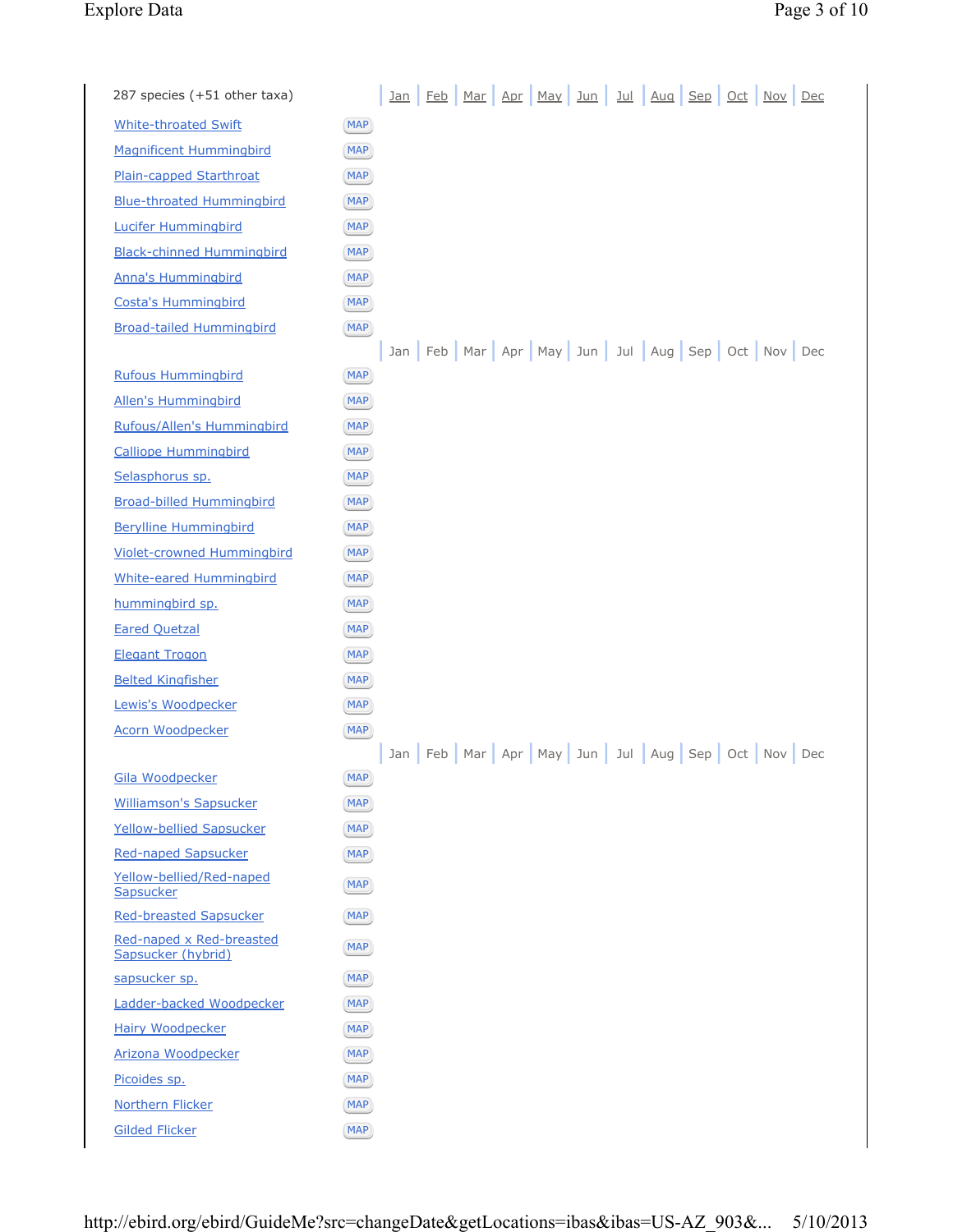| 287 species (+51 other taxa)<br>Northern/Gilded Flicker      | <b>MAP</b> | <u>Jan</u> | Feb | Mar | <u>Apr</u> | May <sub>l</sub> | <u>Jun</u>                                                            | <u>Jul</u> | Aug |  | Sep Oct Nov Dec |  |
|--------------------------------------------------------------|------------|------------|-----|-----|------------|------------------|-----------------------------------------------------------------------|------------|-----|--|-----------------|--|
|                                                              |            |            |     |     |            |                  | Jan   Feb   Mar   Apr   May   Jun   Jul   Aug   Sep   Oct   Nov   Dec |            |     |  |                 |  |
| woodpecker sp.                                               | <b>MAP</b> |            |     |     |            |                  |                                                                       |            |     |  |                 |  |
| <b>Crested Caracara</b>                                      | <b>MAP</b> |            |     |     |            |                  |                                                                       |            |     |  |                 |  |
| <b>American Kestrel</b>                                      | <b>MAP</b> |            |     |     |            |                  |                                                                       |            |     |  |                 |  |
| Merlin                                                       | <b>MAP</b> |            |     |     |            |                  |                                                                       |            |     |  |                 |  |
| Peregrine Falcon                                             | <b>MAP</b> |            |     |     |            |                  |                                                                       |            |     |  |                 |  |
| <b>Prairie Falcon</b>                                        | <b>MAP</b> |            |     |     |            |                  |                                                                       |            |     |  |                 |  |
| large falcon sp.                                             | <b>MAP</b> |            |     |     |            |                  |                                                                       |            |     |  |                 |  |
| small falcon sp.                                             | <b>MAP</b> |            |     |     |            |                  |                                                                       |            |     |  |                 |  |
| diurnal raptor sp.                                           | <b>MAP</b> |            |     |     |            |                  |                                                                       |            |     |  |                 |  |
| Northern Beardless-Tyrannulet                                | <b>MAP</b> |            |     |     |            |                  |                                                                       |            |     |  |                 |  |
| Olive-sided Flycatcher                                       | <b>MAP</b> |            |     |     |            |                  |                                                                       |            |     |  |                 |  |
| <b>Greater Pewee</b>                                         | <b>MAP</b> |            |     |     |            |                  |                                                                       |            |     |  |                 |  |
| <b>Western Wood-Pewee</b>                                    | <b>MAP</b> |            |     |     |            |                  |                                                                       |            |     |  |                 |  |
| Eastern Wood-Pewee                                           | <b>MAP</b> |            |     |     |            |                  |                                                                       |            |     |  |                 |  |
| Western/Eastern Wood-Pewee                                   | <b>MAP</b> |            |     |     |            |                  |                                                                       |            |     |  |                 |  |
|                                                              |            |            |     |     |            |                  | Jan   Feb   Mar   Apr   May   Jun   Jul   Aug   Sep   Oct   Nov   Dec |            |     |  |                 |  |
| <b>Willow Flycatcher</b>                                     | <b>MAP</b> |            |     |     |            |                  |                                                                       |            |     |  |                 |  |
| <b>Least Flycatcher</b>                                      | <b>MAP</b> |            |     |     |            |                  |                                                                       |            |     |  |                 |  |
| Hammond's Flycatcher                                         | <b>MAP</b> |            |     |     |            |                  |                                                                       |            |     |  |                 |  |
| <b>Gray Flycatcher</b>                                       | <b>MAP</b> |            |     |     |            |                  |                                                                       |            |     |  |                 |  |
| <b>Dusky Flycatcher</b>                                      | <b>MAP</b> |            |     |     |            |                  |                                                                       |            |     |  |                 |  |
| <b>Gray/Dusky Flycatcher</b>                                 | <b>MAP</b> |            |     |     |            |                  |                                                                       |            |     |  |                 |  |
| Hammond's/Dusky Flycatcher                                   | <b>MAP</b> |            |     |     |            |                  |                                                                       |            |     |  |                 |  |
| Pacific-slope Flycatcher                                     | <b>MAP</b> |            |     |     |            |                  |                                                                       |            |     |  |                 |  |
| Cordilleran Flycatcher                                       | <b>MAP</b> |            |     |     |            |                  |                                                                       |            |     |  |                 |  |
| Pacific-slope/Cordilleran Flycatcher<br>(Western Flycatcher) | <b>MAP</b> |            |     |     |            |                  |                                                                       |            |     |  |                 |  |
| <b>Buff-breasted Flycatcher</b>                              | <b>MAP</b> |            |     |     |            |                  |                                                                       |            |     |  |                 |  |
| Empidonax sp.                                                | <b>MAP</b> |            |     |     |            |                  |                                                                       |            |     |  |                 |  |
| <b>Black Phoebe</b>                                          | <b>MAP</b> |            |     |     |            |                  |                                                                       |            |     |  |                 |  |
| <b>Eastern Phoebe</b>                                        | <b>MAP</b> |            |     |     |            |                  |                                                                       |            |     |  |                 |  |
| Say's Phoebe                                                 | <b>MAP</b> |            |     |     |            |                  |                                                                       |            |     |  |                 |  |
|                                                              |            |            |     |     |            |                  | Jan Feb Mar Apr May Jun Jul Aug Sep Oct Nov Dec                       |            |     |  |                 |  |
| <b>Vermilion Flycatcher</b>                                  | <b>MAP</b> |            |     |     |            |                  |                                                                       |            |     |  |                 |  |
| Dusky-capped Flycatcher                                      | <b>MAP</b> |            |     |     |            |                  |                                                                       |            |     |  |                 |  |
| <b>Ash-throated Flycatcher</b>                               | <b>MAP</b> |            |     |     |            |                  |                                                                       |            |     |  |                 |  |
| <b>Brown-crested Flycatcher</b>                              | <b>MAP</b> |            |     |     |            |                  |                                                                       |            |     |  |                 |  |
| Myiarchus sp.                                                | <b>MAP</b> |            |     |     |            |                  |                                                                       |            |     |  |                 |  |
| Sulphur-bellied Flycatcher                                   | <b>MAP</b> |            |     |     |            |                  |                                                                       |            |     |  |                 |  |
| <b>Cassin's Kingbird</b>                                     | <b>MAP</b> |            |     |     |            |                  |                                                                       |            |     |  |                 |  |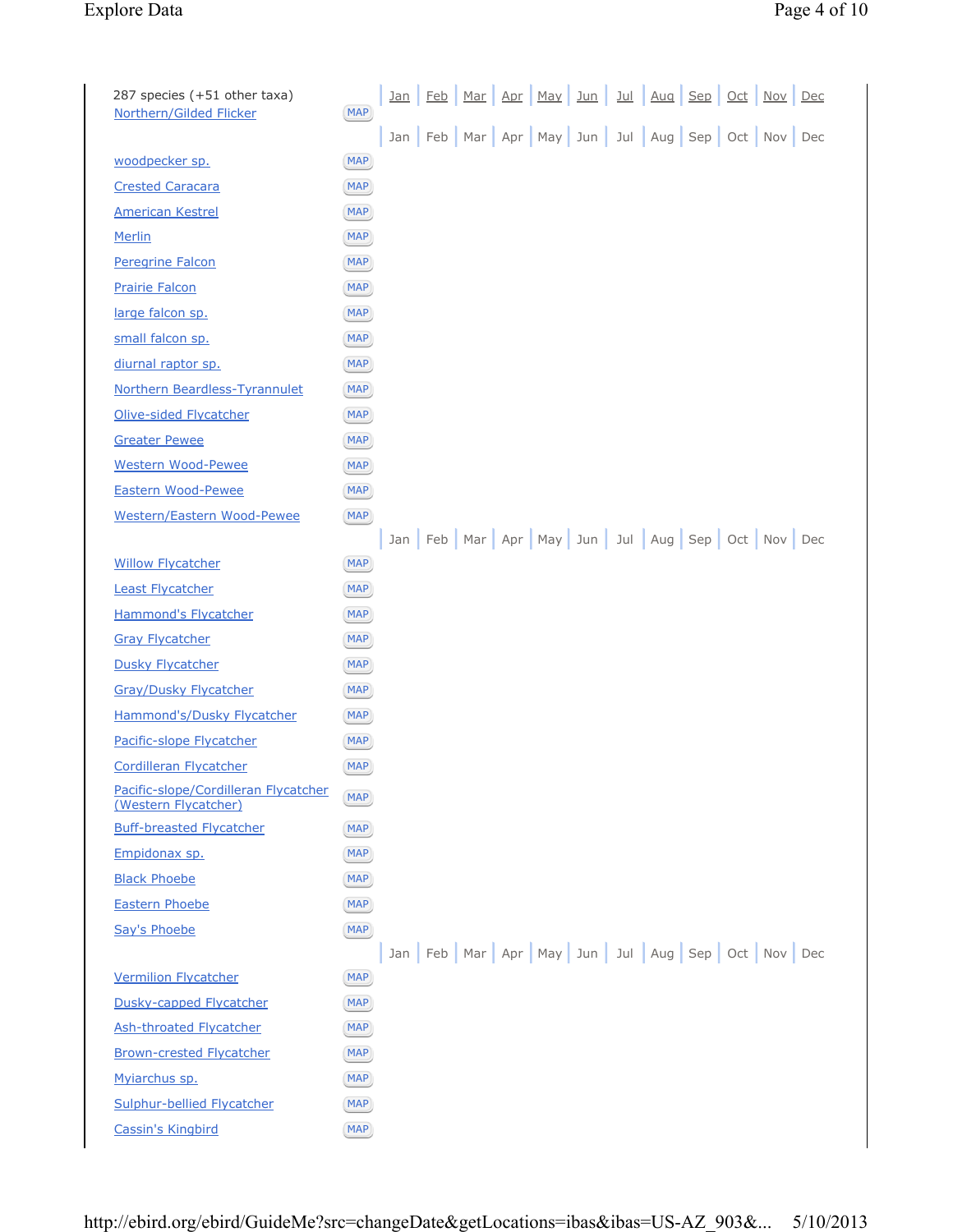# Explore Data

|                                         | Page 5 of 10 |  |
|-----------------------------------------|--------------|--|
| <u>ul   Aug   Sep   Oct   Nov   Dec</u> |              |  |

| 287 species (+51 other taxa)<br><b>Thick-billed Kingbird</b> | <b>MAP</b>               | <u>Jan</u> | <u>Feb</u> | Mar                                             | <u>Apr</u> | <b>May</b> | $Jun$ | <u>Jul</u> | Aug | Sep | $Oct$ | Nov | Dec |  |
|--------------------------------------------------------------|--------------------------|------------|------------|-------------------------------------------------|------------|------------|-------|------------|-----|-----|-------|-----|-----|--|
|                                                              |                          |            |            |                                                 |            |            |       |            |     |     |       |     |     |  |
| <b>Western Kingbird</b><br>Cassin's/Western Kingbird         | MAP)<br><b>MAP</b>       |            |            |                                                 |            |            |       |            |     |     |       |     |     |  |
| yellow-bellied kingbird sp.                                  | <b>MAP</b>               |            |            |                                                 |            |            |       |            |     |     |       |     |     |  |
| <b>Rose-throated Becard</b>                                  | MAP)                     |            |            |                                                 |            |            |       |            |     |     |       |     |     |  |
|                                                              |                          |            |            |                                                 |            |            |       |            |     |     |       |     |     |  |
| Loggerhead Shrike<br><b>White-eyed Vireo</b>                 | <b>MAP</b><br><b>MAP</b> |            |            |                                                 |            |            |       |            |     |     |       |     |     |  |
| <b>Bell's Vireo</b>                                          | <b>MAP</b>               |            |            |                                                 |            |            |       |            |     |     |       |     |     |  |
|                                                              |                          |            |            | Jan Feb Mar Apr May Jun Jul Aug Sep Oct Nov Dec |            |            |       |            |     |     |       |     |     |  |
| <b>Gray Vireo</b>                                            | <b>MAP</b>               |            |            |                                                 |            |            |       |            |     |     |       |     |     |  |
| <b>Plumbeous Vireo</b>                                       | <b>MAP</b>               |            |            |                                                 |            |            |       |            |     |     |       |     |     |  |
| <b>Cassin's Vireo</b>                                        | <b>MAP</b>               |            |            |                                                 |            |            |       |            |     |     |       |     |     |  |
| Plumbeous/Cassin's Vireo                                     | <b>MAP</b>               |            |            |                                                 |            |            |       |            |     |     |       |     |     |  |
| solitary vireo sp.                                           | MAP)                     |            |            |                                                 |            |            |       |            |     |     |       |     |     |  |
| <b>Hutton's Vireo</b>                                        | <b>MAP</b>               |            |            |                                                 |            |            |       |            |     |     |       |     |     |  |
| <b>Warbling Vireo</b>                                        | <b>MAP</b>               |            |            |                                                 |            |            |       |            |     |     |       |     |     |  |
| Red-eyed Vireo                                               | <b>MAP</b>               |            |            |                                                 |            |            |       |            |     |     |       |     |     |  |
| Yellow-green Vireo                                           | <b>MAP</b>               |            |            |                                                 |            |            |       |            |     |     |       |     |     |  |
| <u>vireo sp.</u>                                             | <b>MAP</b>               |            |            |                                                 |            |            |       |            |     |     |       |     |     |  |
| Steller's Jay                                                | <b>MAP</b>               |            |            |                                                 |            |            |       |            |     |     |       |     |     |  |
| <b>Western Scrub-Jay</b>                                     | <b>MAP</b>               |            |            |                                                 |            |            |       |            |     |     |       |     |     |  |
| <b>Mexican Jay</b>                                           | <b>MAP</b>               |            |            |                                                 |            |            |       |            |     |     |       |     |     |  |
| Aphelocoma sp.                                               | <b>MAP</b>               |            |            |                                                 |            |            |       |            |     |     |       |     |     |  |
| Chihuahuan Raven                                             | <b>MAP</b>               |            |            |                                                 |            |            |       |            |     |     |       |     |     |  |
|                                                              |                          |            |            | Jan Feb Mar Apr May Jun Jul Aug Sep Oct Nov Dec |            |            |       |            |     |     |       |     |     |  |
| <b>Common Raven</b>                                          | <b>MAP</b>               |            |            |                                                 |            |            |       |            |     |     |       |     |     |  |
| raven sp.                                                    | <b>MAP</b>               |            |            |                                                 |            |            |       |            |     |     |       |     |     |  |
| <b>Horned Lark</b>                                           | <b>MAP</b>               |            |            |                                                 |            |            |       |            |     |     |       |     |     |  |
| Northern Rough-winged Swallow                                | <b>MAP</b>               |            |            |                                                 |            |            |       |            |     |     |       |     |     |  |
| <b>Purple Martin</b>                                         | <b>MAP</b>               |            |            |                                                 |            |            |       |            |     |     |       |     |     |  |
| <b>Tree Swallow</b>                                          | MAP                      |            |            |                                                 |            |            |       |            |     |     |       |     |     |  |
| <b>Violet-green Swallow</b>                                  | <b>MAP</b>               |            |            |                                                 |            |            |       |            |     |     |       |     |     |  |
| <b>Bank Swallow</b>                                          | <b>MAP</b>               |            |            |                                                 |            |            |       |            |     |     |       |     |     |  |
| <b>Barn Swallow</b>                                          | MAP)                     |            |            |                                                 |            |            |       |            |     |     |       |     |     |  |
| <b>Cliff Swallow</b>                                         | MAP                      |            |            |                                                 |            |            |       |            |     |     |       |     |     |  |
| swallow sp.                                                  | MAP)                     |            |            |                                                 |            |            |       |            |     |     |       |     |     |  |
| <b>Mountain Chickadee</b>                                    | <b>MAP</b>               |            |            |                                                 |            |            |       |            |     |     |       |     |     |  |
| <b>Bridled Titmouse</b>                                      | MAP)                     |            |            |                                                 |            |            |       |            |     |     |       |     |     |  |
| <b>Juniper Titmouse</b>                                      | <b>MAP</b>               |            |            |                                                 |            |            |       |            |     |     |       |     |     |  |
| Verdin                                                       | <b>MAP</b>               |            |            |                                                 |            |            |       |            |     |     |       |     |     |  |
|                                                              |                          |            |            | Jan Feb Mar Apr May Jun Jul Aug Sep Oct Nov Dec |            |            |       |            |     |     |       |     |     |  |
| <b>Bushtit</b>                                               | <b>MAP</b>               |            |            |                                                 |            |            |       |            |     |     |       |     |     |  |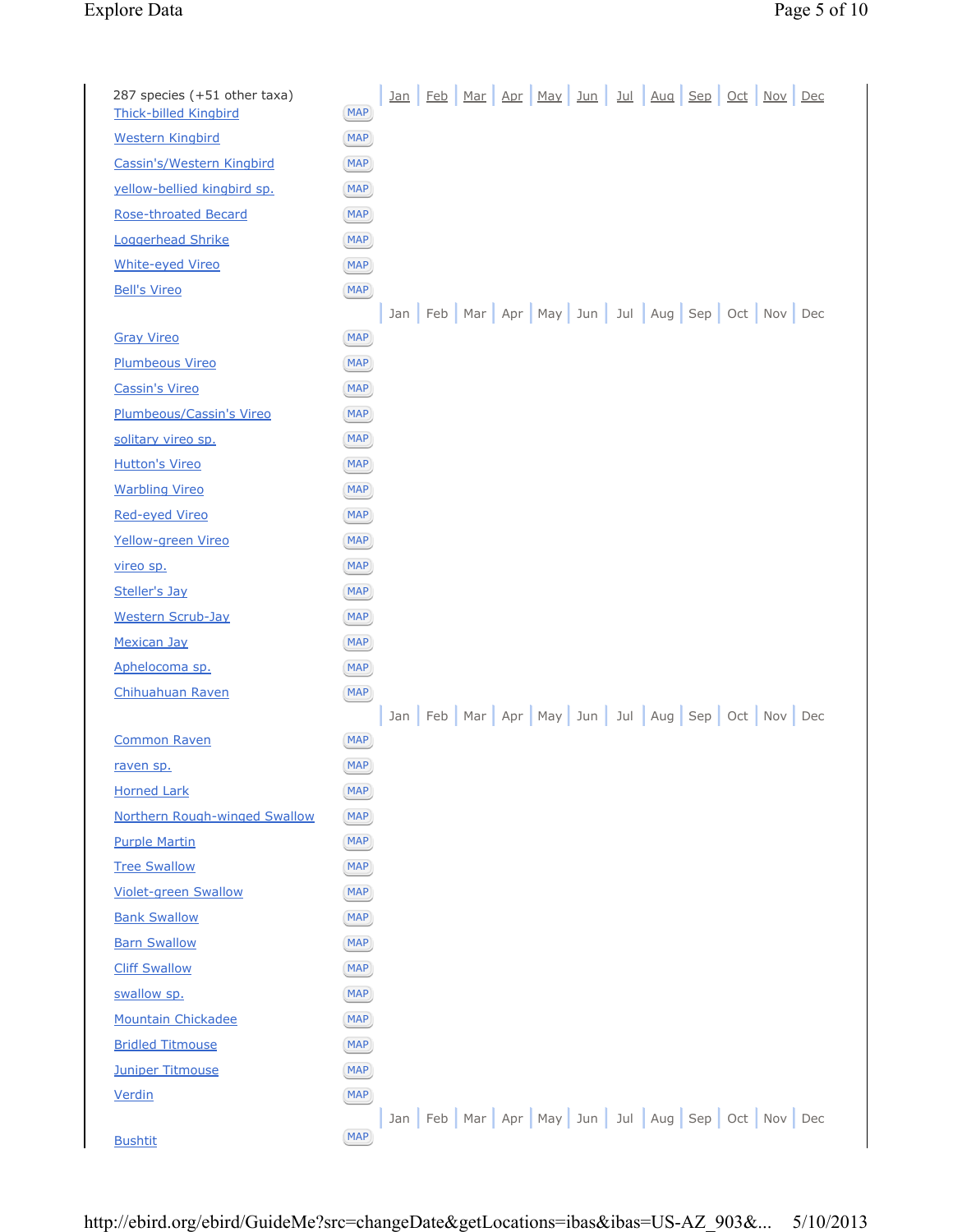| 287 species (+51 other taxa)                               |                          | <u>Jan</u> |  | <u>Feb Mar Apr May Jun</u> |  |  | <u>Jul Aug Sep Oct Nov Dec</u>                                        |  |
|------------------------------------------------------------|--------------------------|------------|--|----------------------------|--|--|-----------------------------------------------------------------------|--|
| <b>Red-breasted Nuthatch</b>                               | <b>MAP</b>               |            |  |                            |  |  |                                                                       |  |
| <b>White-breasted Nuthatch</b>                             | <b>MAP</b>               |            |  |                            |  |  |                                                                       |  |
| <b>Pygmy Nuthatch</b>                                      | <b>MAP</b>               |            |  |                            |  |  |                                                                       |  |
| <b>Brown Creeper</b>                                       | <b>MAP</b>               |            |  |                            |  |  |                                                                       |  |
| <b>Rock Wren</b>                                           | <b>MAP</b>               |            |  |                            |  |  |                                                                       |  |
| <b>Canyon Wren</b>                                         | <b>MAP</b>               |            |  |                            |  |  |                                                                       |  |
| <b>House Wren</b>                                          | <b>MAP</b>               |            |  |                            |  |  |                                                                       |  |
| <b>Pacific Wren</b>                                        | <b>MAP</b>               |            |  |                            |  |  |                                                                       |  |
| <b>Winter Wren</b>                                         | <b>MAP</b>               |            |  |                            |  |  |                                                                       |  |
| <b>Pacific/Winter Wren</b>                                 | <b>MAP</b>               |            |  |                            |  |  |                                                                       |  |
| <b>Bewick's Wren</b>                                       | <b>MAP</b>               |            |  |                            |  |  |                                                                       |  |
| <b>Cactus Wren</b>                                         | <b>MAP</b>               |            |  |                            |  |  |                                                                       |  |
| <b>Blue-gray Gnatcatcher</b>                               | <b>MAP</b>               |            |  |                            |  |  |                                                                       |  |
| <b>Black-tailed Gnatcatcher</b>                            | <b>MAP</b>               |            |  |                            |  |  |                                                                       |  |
|                                                            |                          |            |  |                            |  |  | Jan   Feb   Mar   Apr   May   Jun   Jul   Aug   Sep   Oct   Nov   Dec |  |
| <b>Black-capped Gnatcatcher</b>                            | <b>MAP</b>               |            |  |                            |  |  |                                                                       |  |
| <b>Black-tailed x Black-capped</b><br>Gnatcatcher (hybrid) | <b>MAP</b>               |            |  |                            |  |  |                                                                       |  |
| gnatcatcher sp.                                            | <b>MAP</b>               |            |  |                            |  |  |                                                                       |  |
| <b>American Dipper</b>                                     | <b>MAP</b>               |            |  |                            |  |  |                                                                       |  |
| <b>Golden-crowned Kinglet</b>                              | <b>MAP</b>               |            |  |                            |  |  |                                                                       |  |
| <b>Ruby-crowned Kinglet</b>                                | <b>MAP</b>               |            |  |                            |  |  |                                                                       |  |
| <b>Eastern Bluebird</b>                                    | <b>MAP</b>               |            |  |                            |  |  |                                                                       |  |
| <b>Western Bluebird</b>                                    | <b>MAP</b>               |            |  |                            |  |  |                                                                       |  |
| <b>Mountain Bluebird</b>                                   | <b>MAP</b>               |            |  |                            |  |  |                                                                       |  |
| bluebird sp.                                               | <b>MAP</b>               |            |  |                            |  |  |                                                                       |  |
| <b>Townsend's Solitaire</b>                                | <b>MAP</b>               |            |  |                            |  |  |                                                                       |  |
| <b>Brown-backed Solitaire</b>                              | <b>MAP</b>               |            |  |                            |  |  |                                                                       |  |
| <b>Swainson's Thrush</b>                                   | <b>MAP</b>               |            |  |                            |  |  |                                                                       |  |
| <b>Hermit Thrush</b>                                       | <b>MAP</b>               |            |  |                            |  |  |                                                                       |  |
| Catharus sp.                                               | <b>MAP</b>               |            |  |                            |  |  | Jan Feb Mar Apr May Jun Jul Aug Sep Oct Nov Dec                       |  |
| <b>Wood Thrush</b>                                         | <b>MAP</b>               |            |  |                            |  |  |                                                                       |  |
| <b>Rufous-backed Robin</b>                                 | <b>MAP</b>               |            |  |                            |  |  |                                                                       |  |
| <b>American Robin</b>                                      | <b>MAP</b>               |            |  |                            |  |  |                                                                       |  |
| <b>Varied Thrush</b>                                       | <b>MAP</b>               |            |  |                            |  |  |                                                                       |  |
| <b>Aztec Thrush</b>                                        | <b>MAP</b>               |            |  |                            |  |  |                                                                       |  |
| <b>Gray Catbird</b>                                        | <b>MAP</b>               |            |  |                            |  |  |                                                                       |  |
| <b>Northern Mockingbird</b>                                | <b>MAP</b>               |            |  |                            |  |  |                                                                       |  |
| <b>Sage Thrasher</b>                                       | <b>MAP</b>               |            |  |                            |  |  |                                                                       |  |
| <b>Brown Thrasher</b>                                      | <b>MAP</b><br><b>MAP</b> |            |  |                            |  |  |                                                                       |  |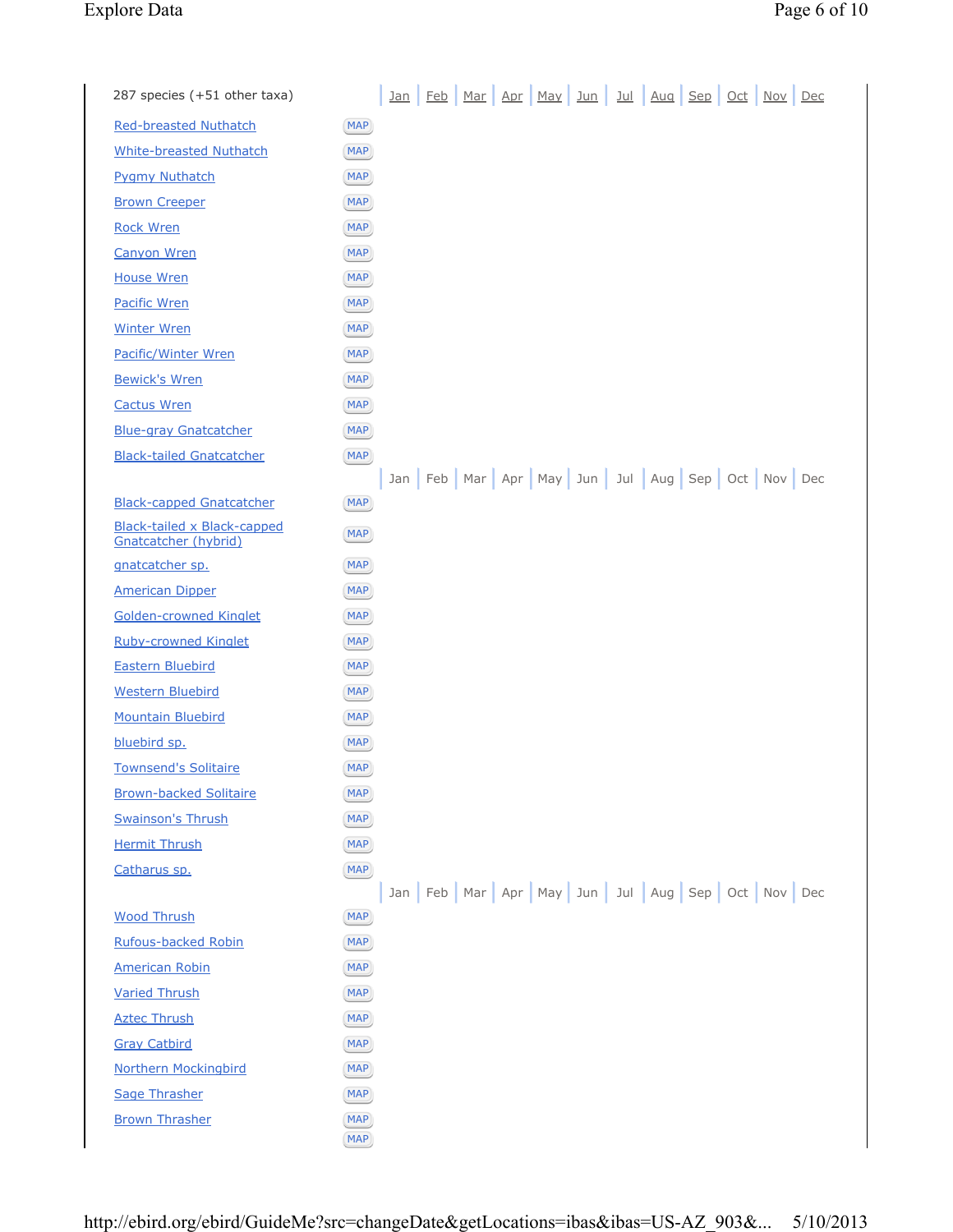# Explore Data Page 7 of 10

| 287 species (+51 other taxa)            | <u>Jan Feb Mar Apr May Jun Jul Aug Sep Oct Nov Dec</u>                |
|-----------------------------------------|-----------------------------------------------------------------------|
| <b>Curve-billed Thrasher</b>            |                                                                       |
| <b>Crissal Thrasher</b>                 | <b>MAP</b>                                                            |
| <b>European Starling</b>                | <b>MAP</b>                                                            |
| <b>Cedar Waxwing</b>                    | <b>MAP</b>                                                            |
| Phainopepla                             | <b>MAP</b>                                                            |
| <b>Olive Warbler</b>                    | <b>MAP</b>                                                            |
|                                         | Jan   Feb   Mar   Apr   May   Jun   Jul   Aug   Sep   Oct   Nov   Dec |
| <b>Chestnut-collared Longspur</b>       | <b>MAP</b>                                                            |
| Ovenbird                                | <b>MAP</b>                                                            |
| <b>Worm-eating Warbler</b>              | <b>MAP</b>                                                            |
| Louisiana Waterthrush                   | <b>MAP</b>                                                            |
| Northern Waterthrush                    | <b>MAP</b>                                                            |
| <b>Golden-winged Warbler</b>            | <b>MAP</b>                                                            |
| <b>Black-and-white Warbler</b>          | <b>MAP</b>                                                            |
| <b>Crescent-chested Warbler</b>         | <b>MAP</b>                                                            |
| <b>Orange-crowned Warbler</b>           | <b>MAP</b>                                                            |
| Lucy's Warbler                          | <b>MAP</b>                                                            |
| <b>Nashville Warbler</b>                | <b>MAP</b>                                                            |
| Virginia's Warbler                      | <b>MAP</b>                                                            |
| MacGillivray's Warbler                  | <b>MAP</b>                                                            |
| <b>Kentucky Warbler</b>                 | <b>MAP</b>                                                            |
| <b>Common Yellowthroat</b>              | <b>MAP</b>                                                            |
|                                         | Jan Feb Mar Apr May Jun Jul Aug Sep Oct Nov Dec                       |
| <b>Hooded Warbler</b>                   | <b>MAP</b>                                                            |
| <b>American Redstart</b>                | <b>MAP</b>                                                            |
| <b>Northern Parula</b>                  | <b>MAP</b>                                                            |
| <b>Tropical Parula</b>                  | <b>MAP</b>                                                            |
| <b>Yellow Warbler</b>                   | <b>MAP</b>                                                            |
| <b>Yellow-rumped Warbler</b>            | <b>MAP</b>                                                            |
| Yellow-throated Warbler                 | <b>MAP</b>                                                            |
| <b>Grace's Warbler</b>                  | <b>MAP</b>                                                            |
| <b>Black-throated Gray Warbler</b>      | <b>MAP</b>                                                            |
| <b>Townsend's Warbler</b>               | <b>MAP</b>                                                            |
| <b>Hermit Warbler</b>                   | <b>MAP</b>                                                            |
| Townsend's x Hermit Warbler<br>(hybrid) | <b>MAP</b>                                                            |
| <b>Fan-tailed Warbler</b>               | <b>MAP</b>                                                            |
| Rufous-capped Warbler                   | <b>MAP</b>                                                            |
| <b>Wilson's Warbler</b>                 | <b>MAP</b>                                                            |
|                                         | Jan Feb Mar Apr May Jun Jul Aug Sep Oct Nov Dec                       |
| <b>Red-faced Warbler</b>                | <b>MAP</b>                                                            |
| <b>Painted Redstart</b>                 | <b>MAP</b>                                                            |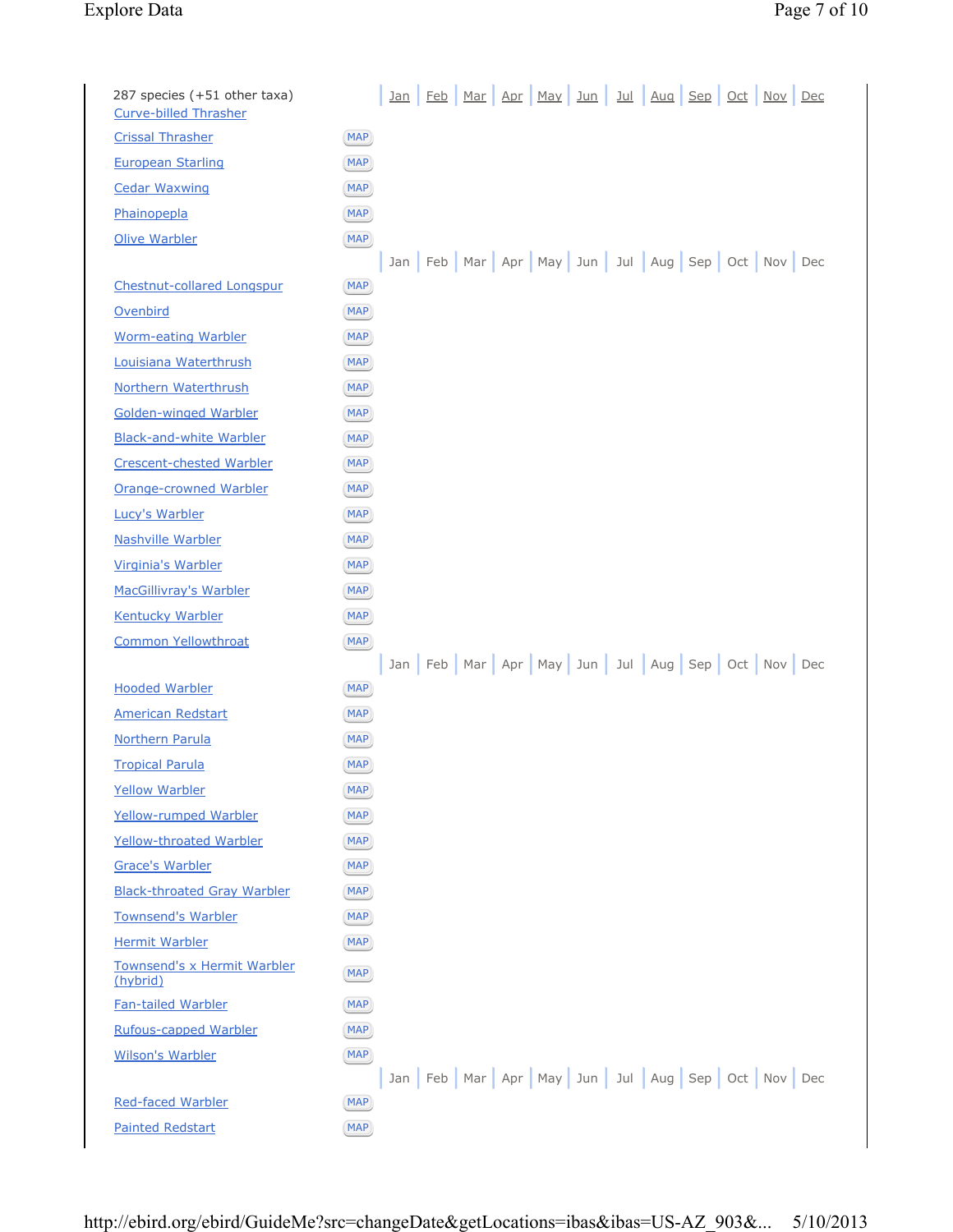# Explore Data Page 8 of 10

| 287 species (+51 other taxa)<br><b>Slate-throated Redstart</b> | <b>MAP</b>               |  |  |  |  |  | <u>Jan Feb Mar Apr May Jun Jul Aug Sep Oct Nov Dec</u>                |  |
|----------------------------------------------------------------|--------------------------|--|--|--|--|--|-----------------------------------------------------------------------|--|
| <b>Yellow-breasted Chat</b>                                    | <b>MAP</b>               |  |  |  |  |  |                                                                       |  |
| warbler sp.                                                    | <b>MAP</b>               |  |  |  |  |  |                                                                       |  |
| <b>Green-tailed Towhee</b>                                     | <b>MAP</b>               |  |  |  |  |  |                                                                       |  |
| <b>Spotted Towhee</b>                                          | <b>MAP</b>               |  |  |  |  |  |                                                                       |  |
| <b>Rufous-crowned Sparrow</b>                                  | <b>MAP</b>               |  |  |  |  |  |                                                                       |  |
| <b>Canyon Towhee</b>                                           | <b>MAP</b>               |  |  |  |  |  |                                                                       |  |
| <b>Abert's Towhee</b>                                          | <b>MAP</b>               |  |  |  |  |  |                                                                       |  |
| <b>Rufous-winged Sparrow</b>                                   | <b>MAP</b>               |  |  |  |  |  |                                                                       |  |
| <b>Botteri's Sparrow</b>                                       | <b>MAP</b>               |  |  |  |  |  |                                                                       |  |
| <b>Cassin's Sparrow</b>                                        | <b>MAP</b>               |  |  |  |  |  |                                                                       |  |
| <b>Chipping Sparrow</b>                                        | <b>MAP</b>               |  |  |  |  |  |                                                                       |  |
| <b>Clay-colored Sparrow</b>                                    | <b>MAP</b>               |  |  |  |  |  |                                                                       |  |
|                                                                |                          |  |  |  |  |  | Jan   Feb   Mar   Apr   May   Jun   Jul   Aug   Sep   Oct   Nov   Dec |  |
| <b>Brewer's Sparrow</b>                                        | <b>MAP</b>               |  |  |  |  |  |                                                                       |  |
| <b>Black-chinned Sparrow</b>                                   | <b>MAP</b>               |  |  |  |  |  |                                                                       |  |
| <b>Vesper Sparrow</b>                                          | <b>MAP</b>               |  |  |  |  |  |                                                                       |  |
| <b>Lark Sparrow</b>                                            | <b>MAP</b>               |  |  |  |  |  |                                                                       |  |
| <b>Five-striped Sparrow</b>                                    | <b>MAP</b>               |  |  |  |  |  |                                                                       |  |
| <b>Black-throated Sparrow</b>                                  | <b>MAP</b>               |  |  |  |  |  |                                                                       |  |
| <b>Sage Sparrow</b>                                            | <b>MAP</b>               |  |  |  |  |  |                                                                       |  |
| <b>Lark Bunting</b>                                            | <b>MAP</b>               |  |  |  |  |  |                                                                       |  |
| <b>Savannah Sparrow</b>                                        | <b>MAP</b>               |  |  |  |  |  |                                                                       |  |
| <b>Grasshopper Sparrow</b>                                     | <b>MAP</b>               |  |  |  |  |  |                                                                       |  |
| <b>Baird's Sparrow</b>                                         | <b>MAP</b>               |  |  |  |  |  |                                                                       |  |
| <b>Fox Sparrow</b>                                             | <b>MAP</b>               |  |  |  |  |  |                                                                       |  |
| <b>Song Sparrow</b>                                            | <b>MAP</b>               |  |  |  |  |  |                                                                       |  |
| <b>Lincoln's Sparrow</b>                                       | <b>MAP</b>               |  |  |  |  |  |                                                                       |  |
| <b>White-throated Sparrow</b>                                  | <b>MAP</b>               |  |  |  |  |  |                                                                       |  |
|                                                                |                          |  |  |  |  |  | Jan Feb Mar Apr May Jun Jul Aug Sep Oct Nov Dec                       |  |
| <b>White-crowned Sparrow</b>                                   | <b>MAP</b>               |  |  |  |  |  |                                                                       |  |
| <b>Golden-crowned Sparrow</b>                                  | <b>MAP</b>               |  |  |  |  |  |                                                                       |  |
| Dark-eyed Junco                                                | <b>MAP</b>               |  |  |  |  |  |                                                                       |  |
| Yellow-eyed Junco                                              | <b>MAP</b>               |  |  |  |  |  |                                                                       |  |
| Dark-eyed/Yellow-eyed Junco                                    | <b>MAP</b>               |  |  |  |  |  |                                                                       |  |
| sparrow sp.                                                    | <b>MAP</b>               |  |  |  |  |  |                                                                       |  |
| <b>Hepatic Tanager</b>                                         | <b>MAP</b>               |  |  |  |  |  |                                                                       |  |
| <b>Summer Tanager</b>                                          | <b>MAP</b>               |  |  |  |  |  |                                                                       |  |
| <b>Scarlet Tanager</b>                                         | <b>MAP</b>               |  |  |  |  |  |                                                                       |  |
| <b>Western Tanager</b>                                         | <b>MAP</b>               |  |  |  |  |  |                                                                       |  |
| <b>Flame-colored Tanager</b>                                   | <b>MAP</b><br><b>MAP</b> |  |  |  |  |  |                                                                       |  |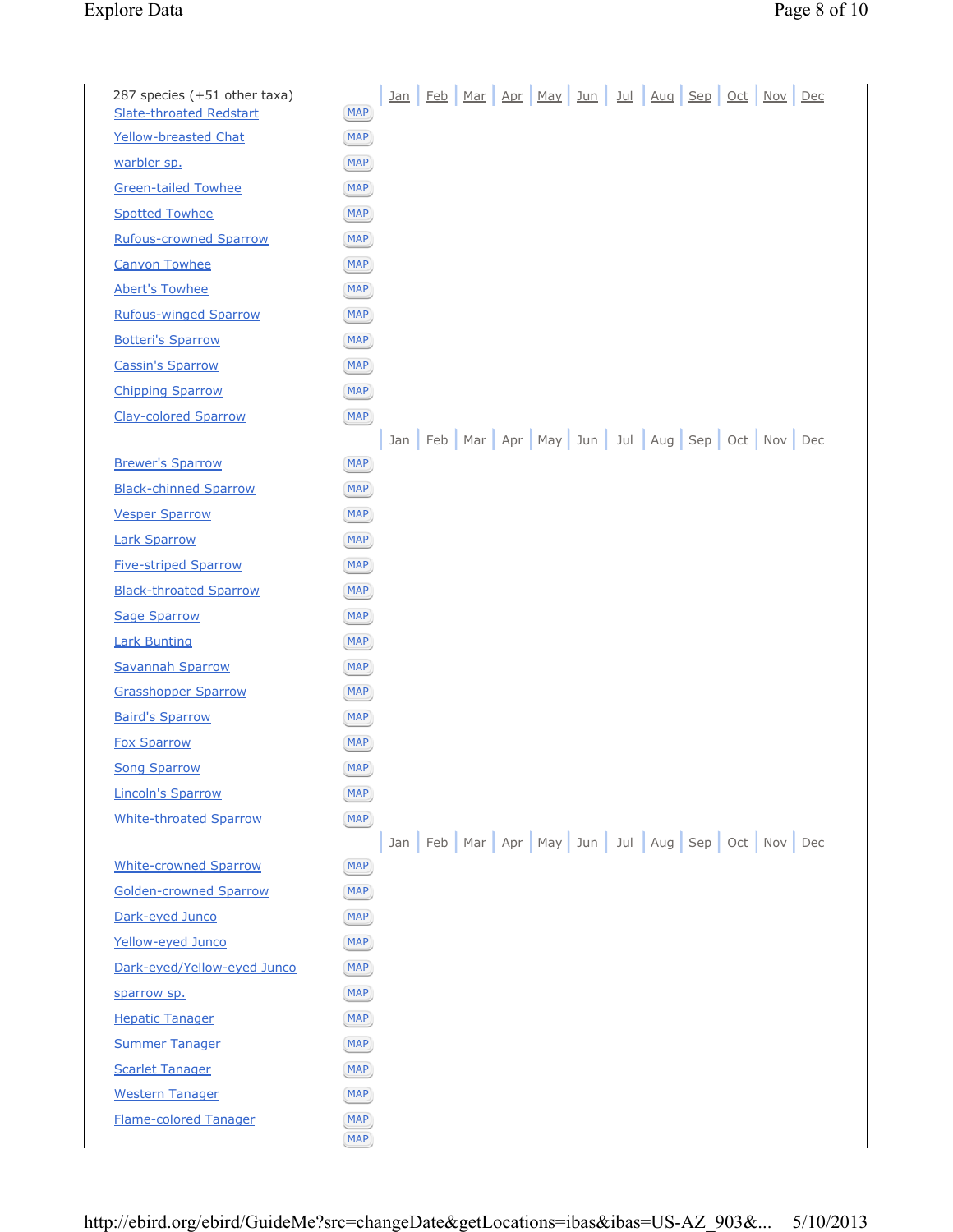# Explore Data Page 9 of 10

| 287 species (+51 other taxa)<br><b>Western x Flame-colored Tanager</b><br>(hybrid) |                          |  |  |  | <u>Jan Feb Mar Apr May Jun Jul Aug Sep Oct Nov Dec</u>                |  |  |
|------------------------------------------------------------------------------------|--------------------------|--|--|--|-----------------------------------------------------------------------|--|--|
| Piranga sp.                                                                        | <b>MAP</b>               |  |  |  |                                                                       |  |  |
| <b>Northern Cardinal</b>                                                           | <b>MAP</b>               |  |  |  |                                                                       |  |  |
| Pyrrhuloxia                                                                        | <b>MAP</b>               |  |  |  |                                                                       |  |  |
|                                                                                    |                          |  |  |  | Jan Feb Mar Apr May Jun Jul Aug Sep Oct Nov Dec                       |  |  |
| Northern Cardinal/Pyrrhuloxia                                                      | <b>MAP</b>               |  |  |  |                                                                       |  |  |
| <b>Rose-breasted Grosbeak</b>                                                      | <b>MAP</b>               |  |  |  |                                                                       |  |  |
| <b>Black-headed Grosbeak</b>                                                       | <b>MAP</b>               |  |  |  |                                                                       |  |  |
| Rose-breasted/Black-headed<br>Grosbeak                                             | <b>MAP</b>               |  |  |  |                                                                       |  |  |
| <b>Blue Grosbeak</b>                                                               | <b>MAP</b>               |  |  |  |                                                                       |  |  |
| <b>Lazuli Bunting</b>                                                              | <b>MAP</b>               |  |  |  |                                                                       |  |  |
| <b>Indigo Bunting</b>                                                              | <b>MAP</b>               |  |  |  |                                                                       |  |  |
| <b>Varied Bunting</b>                                                              | <b>MAP</b>               |  |  |  |                                                                       |  |  |
| <b>Painted Bunting</b>                                                             | <b>MAP</b>               |  |  |  |                                                                       |  |  |
| bunting sp.                                                                        | <b>MAP</b>               |  |  |  |                                                                       |  |  |
| <b>Dickcissel</b>                                                                  | <b>MAP</b>               |  |  |  |                                                                       |  |  |
| <b>Red-winged Blackbird</b>                                                        | <b>MAP</b>               |  |  |  |                                                                       |  |  |
| <b>Eastern Meadowlark</b>                                                          | <b>MAP</b>               |  |  |  |                                                                       |  |  |
| <b>Western Meadowlark</b>                                                          | <b>MAP</b>               |  |  |  |                                                                       |  |  |
| <b>Eastern/Western Meadowlark</b>                                                  | <b>MAP</b>               |  |  |  |                                                                       |  |  |
|                                                                                    |                          |  |  |  |                                                                       |  |  |
|                                                                                    |                          |  |  |  | Jan   Feb   Mar   Apr   May   Jun   Jul   Aug   Sep   Oct   Nov   Dec |  |  |
| Yellow-headed Blackbird                                                            | <b>MAP</b>               |  |  |  |                                                                       |  |  |
| <b>Brewer's Blackbird</b>                                                          | <b>MAP</b>               |  |  |  |                                                                       |  |  |
| <b>Great-tailed Grackle</b>                                                        | <b>MAP</b>               |  |  |  |                                                                       |  |  |
| <b>Bronzed Cowbird</b>                                                             | <b>MAP</b>               |  |  |  |                                                                       |  |  |
| <b>Brown-headed Cowbird</b>                                                        | <b>MAP</b>               |  |  |  |                                                                       |  |  |
| <b>Bronzed/Brown-headed Cowbird</b>                                                | <b>MAP</b>               |  |  |  |                                                                       |  |  |
| <b>Hooded Oriole</b>                                                               | <b>MAP</b>               |  |  |  |                                                                       |  |  |
| <b>Bullock's Oriole</b>                                                            | MAP                      |  |  |  |                                                                       |  |  |
| <b>Scott's Oriole</b>                                                              | MAP                      |  |  |  |                                                                       |  |  |
| oriole sp.                                                                         | <b>MAP</b>               |  |  |  |                                                                       |  |  |
| blackbird sp.                                                                      | MAP                      |  |  |  |                                                                       |  |  |
| <b>Purple Finch</b>                                                                | <b>MAP</b>               |  |  |  |                                                                       |  |  |
| <b>Cassin's Finch</b>                                                              | <b>MAP</b>               |  |  |  |                                                                       |  |  |
| <b>House Finch</b>                                                                 | <b>MAP</b>               |  |  |  |                                                                       |  |  |
| Carpodacus sp.                                                                     | <b>MAP</b>               |  |  |  |                                                                       |  |  |
|                                                                                    |                          |  |  |  | Jan Feb Mar Apr May Jun Jul Aug Sep Oct Nov Dec                       |  |  |
| <b>Red Crossbill</b>                                                               | <b>MAP</b>               |  |  |  |                                                                       |  |  |
| <b>Pine Siskin</b><br>Lesser Goldfinch                                             | <b>MAP</b><br><b>MAP</b> |  |  |  |                                                                       |  |  |